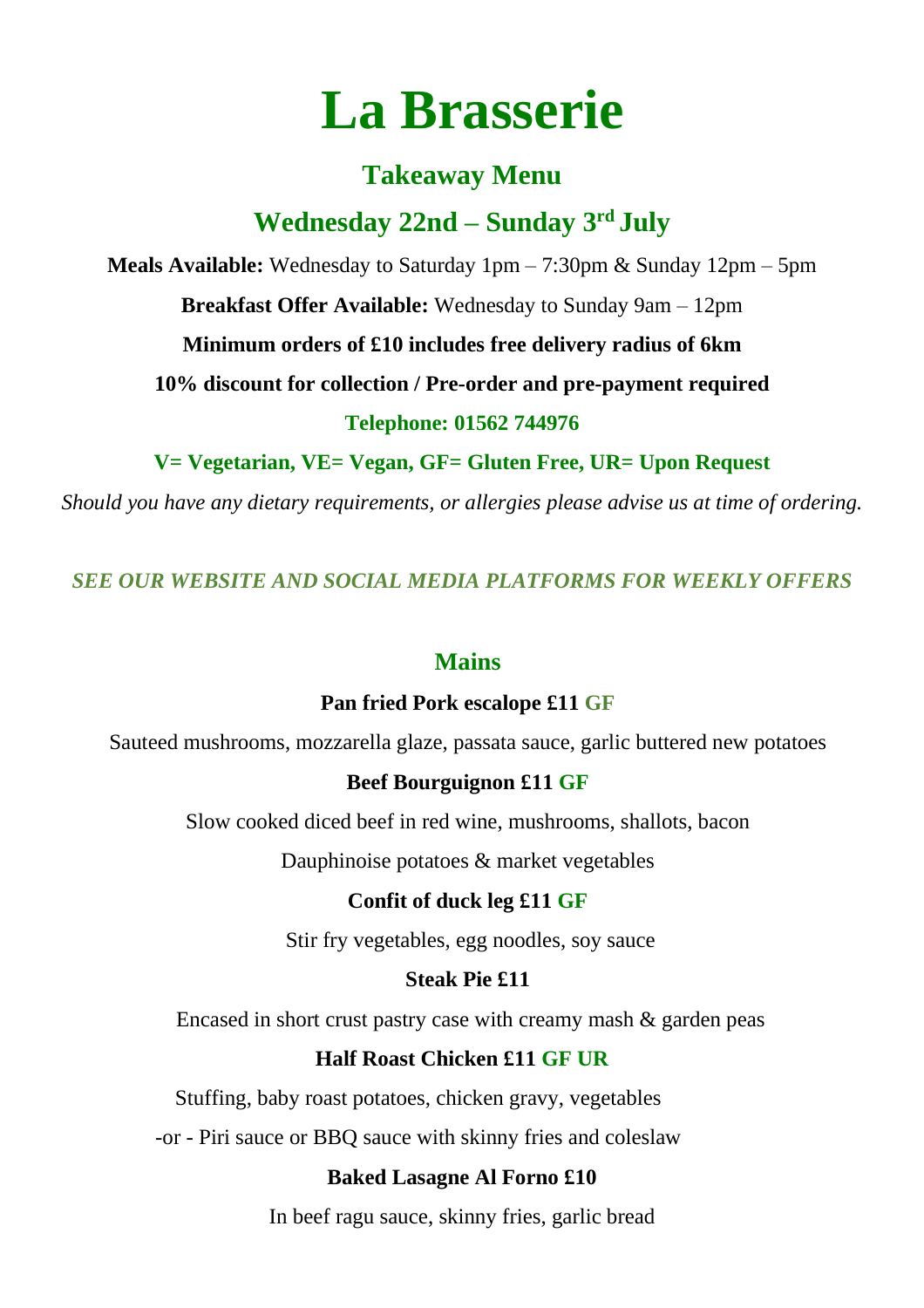#### **Tortellini £10 V**

filled with spinach, ricotta, roast vine tomato reduction

#### **Supreme of chicken £11 GF**

Wilted kale, confit cherry tomatoes, crushed new potatoes, pesto dressing

#### **Grills**

#### **Grilled 8oz (raw weight) Rump Steak £13.50**

Skinny fries, grilled tomato, sautéed mushrooms & French-fried onion cake

Choose from: peppercorn or mushroom & red wine

#### **Grilled 8oz (raw weight) Sirloin Steak £20**

Skinny fries, grilled tomato, sautéed mushrooms & French-fried onion cake

Choose from: peppercorn or mushroom & red wine

#### **Grilled 8oz (raw weight) Fillet Steak £25** *(limited availability)*

Skinny fries, grilled tomato, sautéed mushrooms & French-fried onion cake

Choose from: peppercorn or mushroom red & wine sauce

#### **Fish**

**Tempura Battered Cod £10.50 GF**

With skinny fries, peas & tartare sauce & lemon

#### **Deep Fried Breaded Scampi £10**

With skinny fries, peas & tartare sauce & lemon

#### **Baguettes**

#### **Warm Freshly Baked Baguettes (White or Whole meal) £4.50**

*Choose from the following fillings:*

Steak & onion - **Extra £1.50**

Roast pork and stuffing

Bacon & brie

Tuna melt

BBQ pulled pork

Fish goujons & tartare sauce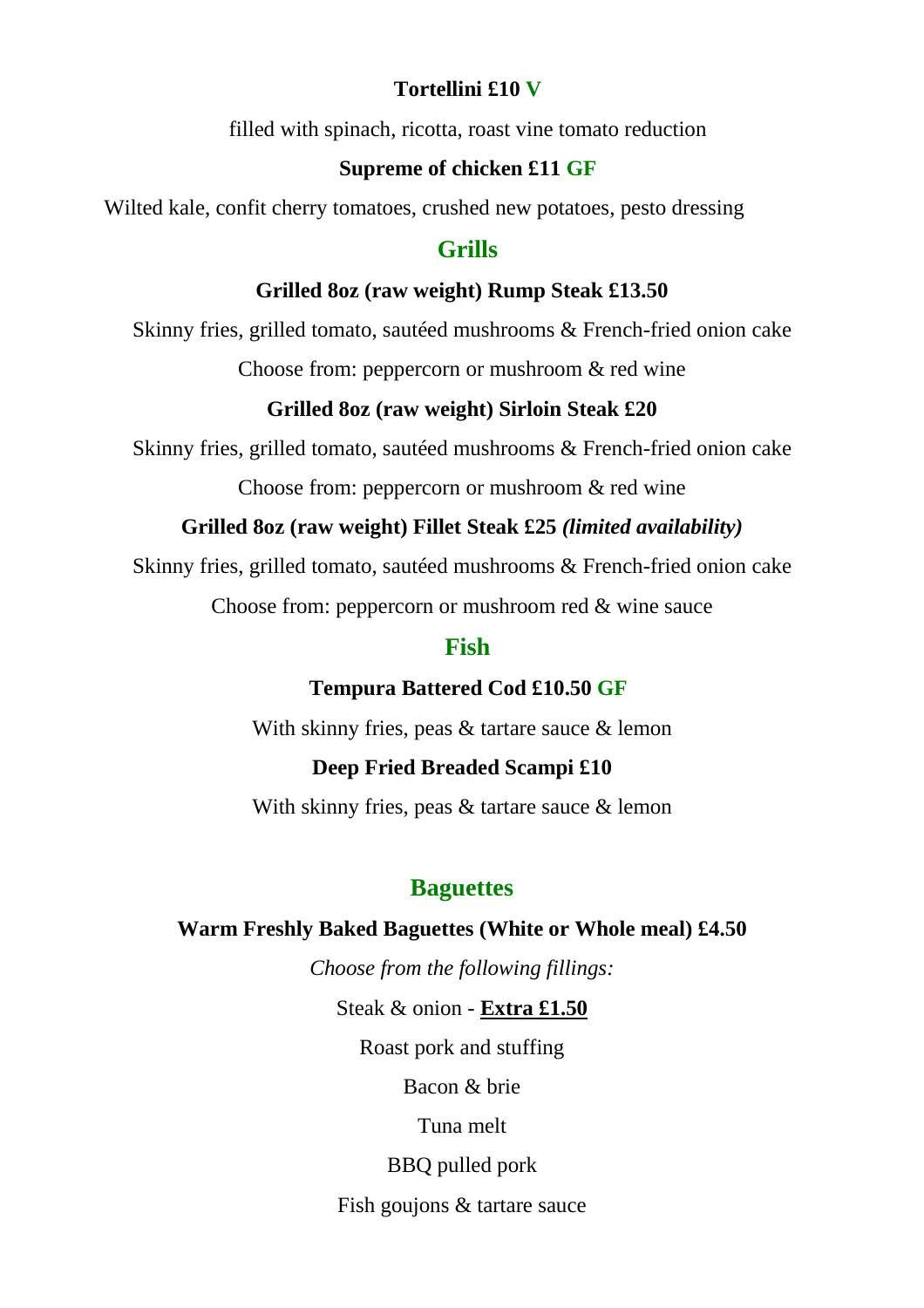Bacon lettuce tomato Mature cheddar & red onion V Roast vegetable & haloumi V

## **Lighter Options**

#### **Mac & Cheese £6 V**

Macaroni in rich mature cheddar sauce

#### **Mild Chicken Curry £7.50 GF**

Braised long grain rice & poppadum

## **Vegetable curry £7 GF, V, Ve**

Braised long grain rice, poppadom

## **La Brasserie Breakfast**

*(Wednesday to Sunday 9am – 12pm)*

## **Full English Breakfast £6 each or 2 for £11**

Cured bacon, pork sausages, baked beans, black pudding, grilled mushrooms, hash brown, tomato, fried bread, fried egg

## **Vegetarian Breakfast £6 each or 2 for £11**

Vegetarian sausages, breaded haloumi, baked beans, mushrooms, grilled tomato, fried bread hash brown, fried egg

## **Breakfast Bap £5.00**

2 cured bacon, 2 sausages and a fried egg in a soft bun

Add extra items 50p each: hash brown, bacon, sausage, mushrooms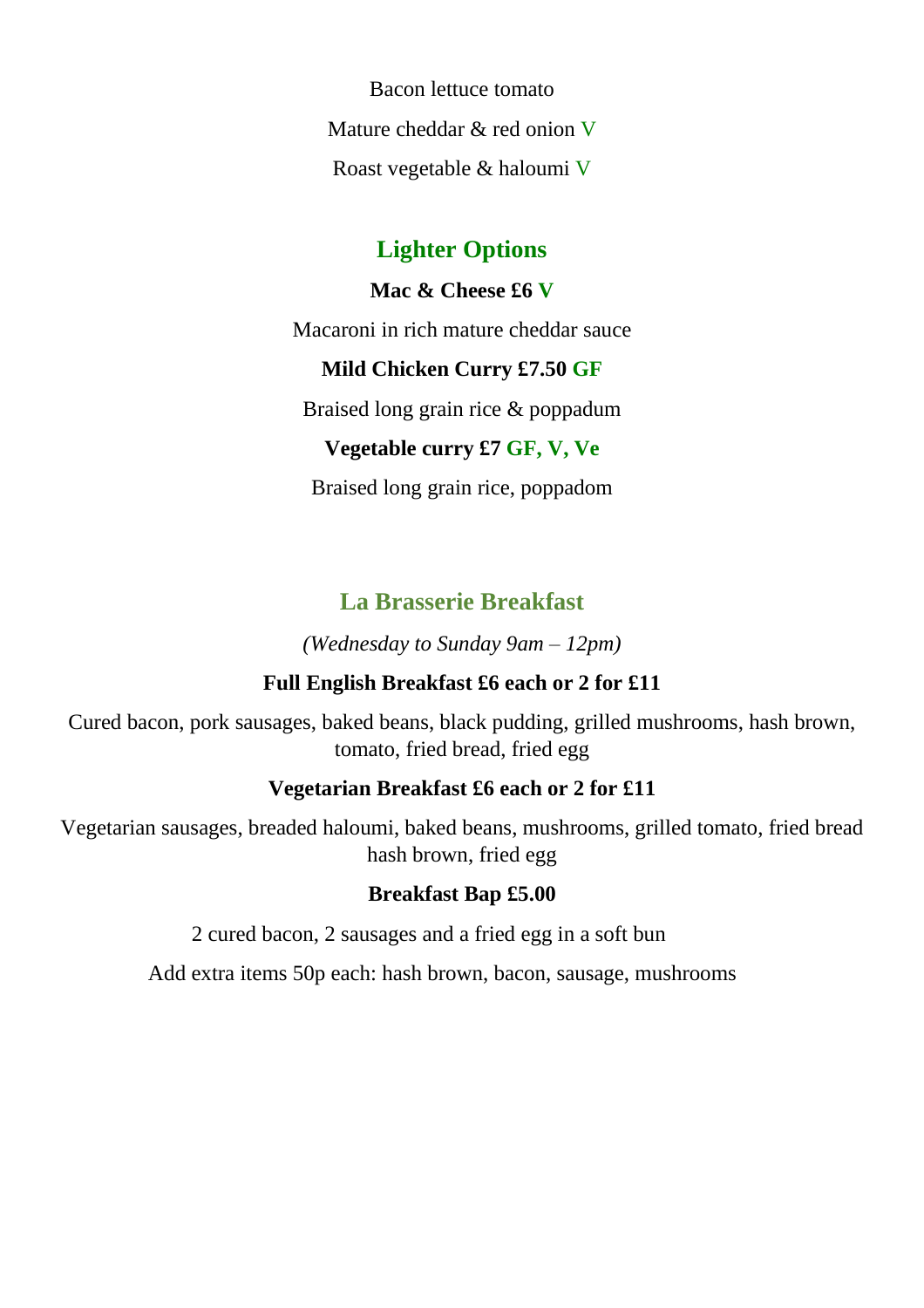## **Light Bites**

#### **La Brasserie Pate £4.00**

Homemade pate with chicken livers, herbs, butter, brandy

#### **Crunchy Coleslaw £1.50 V GF**

Bound in a light mayonnaise with carrots and cabbage

#### **Crispy Calamari Rings £5.50**

Served with red pepper ketchup

#### **Panko breaded Deep Fried Brie Wedges £5.50 V**

Red onion marmalade

#### **Sides**

Garlic Bread **£3.00**

#### **£3.50 each**

Dauphinoise Potatoes

Mozzarella topped garlic bread

Skinny Fries

Cheesy chips

Curry sauce & chips

Tempura battered onion cake

Hash browns

Deep fried halloumi fingers with mint yoghurt

Breaded Mushrooms with garlic mayo

#### **Sauces £1.50 each**

BBQ sauce Curry sauce Garlic Mayonnaise Gravy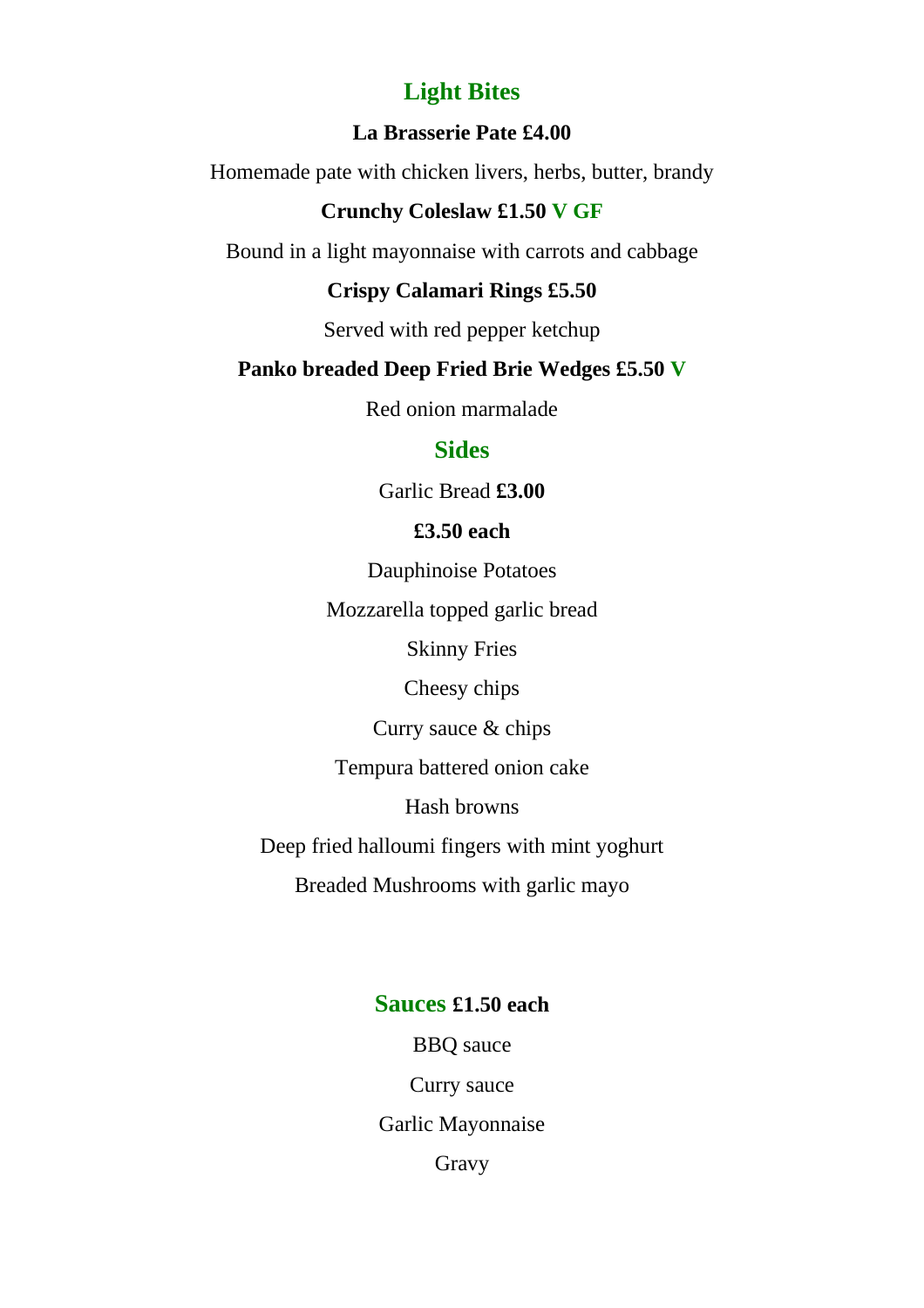#### **Desserts £5.50 each**

#### **Cherry bakewell Cheesecake**

Cherry compote, toasted almonds

#### **Sticky Toffee Pudding V**

Caramel sauce

#### **White chocolate panna cotta GF**

Chocolate sauce

#### **Summer fruit pudding stack V**

Double cream

#### **Ice Cream & Sorbets £3.50**

Ice Cream Flavours: Vanilla, Strawberry, Chocolate

Sorbet Flavours: Lemon, Blackcurrant

#### **Little Diners Menu**

*(Up to to Age 10 Years)*

#### **Mains**

#### **Breaded Chicken goujons £4.25**

Crisp breaded chicken fingers, served with chips or mash & peas

#### **Homemade Breaded Fish Fingers £4.25**

Cod goujons with chips or mash & peas

#### **Grilled Pork Sausages £4.25**

Pork sausages with chips or mash, peas & roast gravy

#### **Macaroni Cheese £4.25**

#### **Baked Bolognese Penne Pasta £4.25**

Topped with mozzarella

#### **Chicken or Beef Burger £4.25**

With skinny fries

#### **Desserts**

#### **Ice Cream £2**

Choose from: vanilla, strawberry or chocolate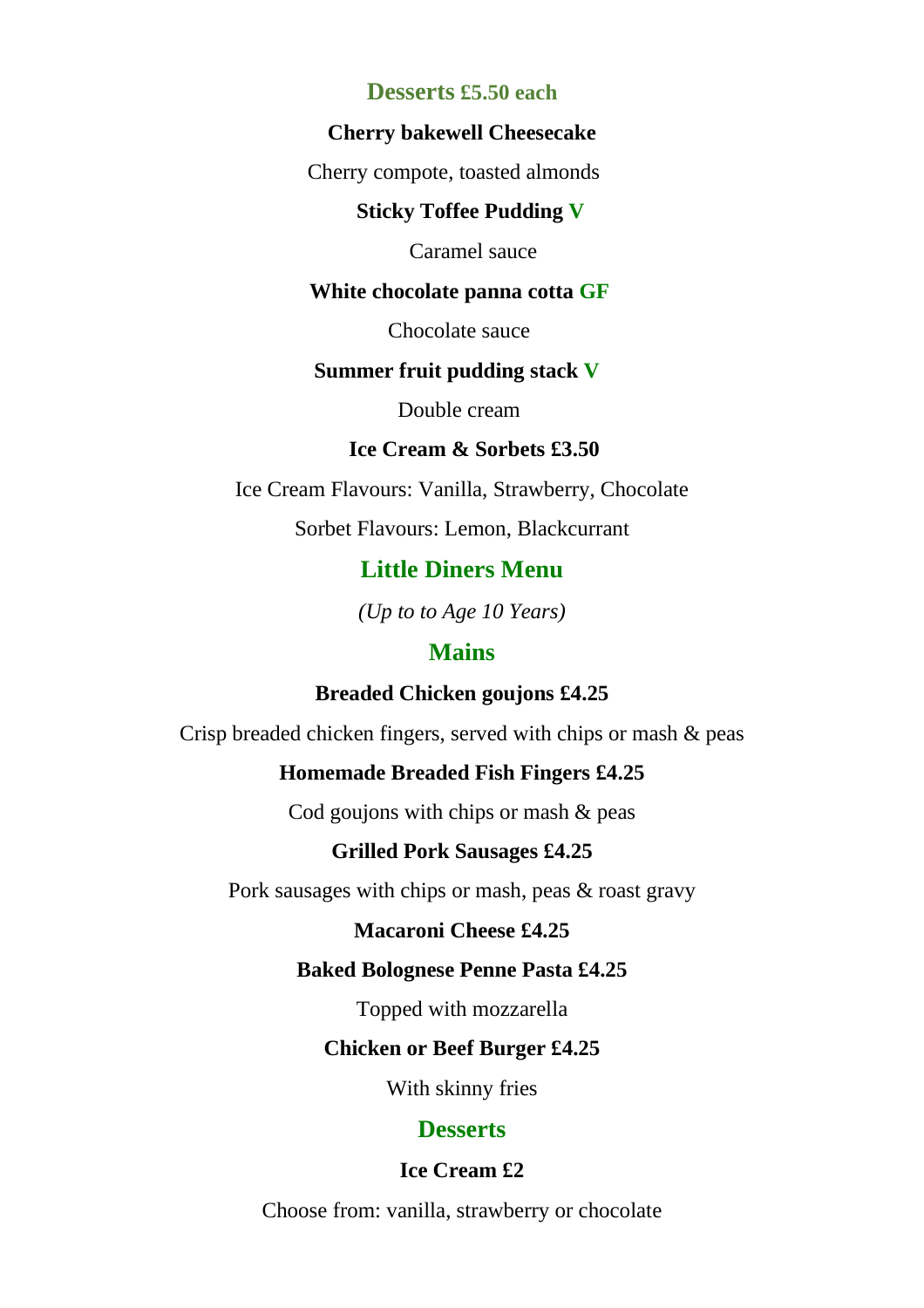**Chocolate Chip Cookies £2 Chocolate Brownie £2**

## **Meal Deals**

#### **Lunch Baguette Meal Deal - £7.00\***

*(Available Wednesday to Sunday from 11:30am -3:30pm)* Choose any baguette from our menu Plus skinny fries & a can of soft drink

## **Burger Meal Deals**

## **£9.50 each**

#### **Beef Burger\***

Brioche bun, 8oz patty, lettuce, tomato & red onion marmalade

#### **Southern Fried Chicken Burger\***

Brioche bun, breaded chicken fillet burger, mayonnaise, lettuce & tomato

#### **Haloumi Burger\***

Brioche bun, breaded haloumi, lettuce, tomato & red pepper ketchup

#### **BBQ Pulled Pork Bap\***

Brioche bun with BBQ pulled pork

#### **Breaded Cod Burger\***

Brioche bun, breaded cod, lettuce & tartare sauce

*\*All served with skinny fries with either a choice of coleslaw, beans or curry sauce as a side plus a can of pop: Pepsi Max, Fanta Orange , Sprite, Fanta Lemon, Vinto*

**Additional Toppings:**

Bacon rasher 50p Mature cheddar 50p BBQ pulled pork £1.00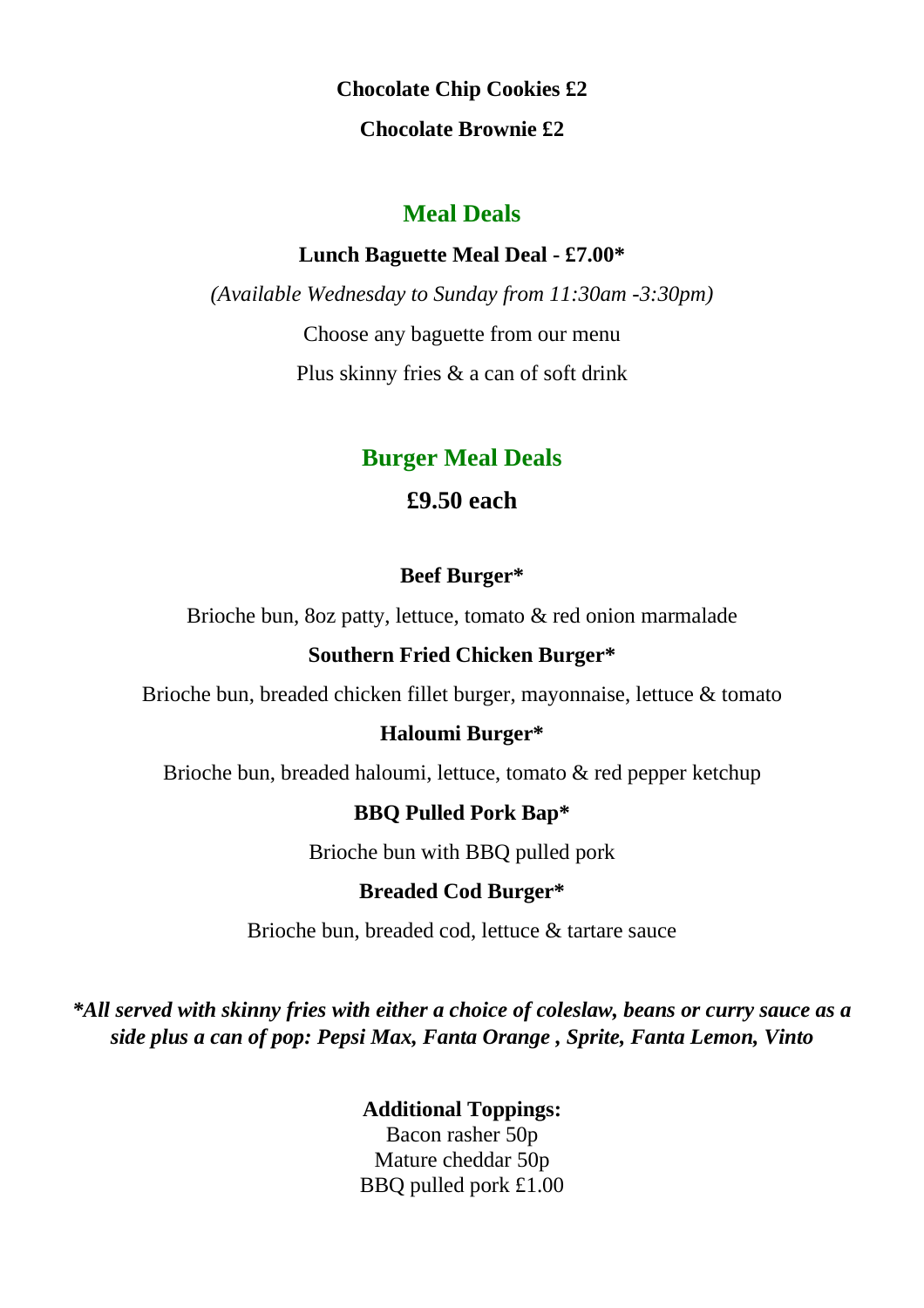# **Sunday 26th June & 3 rd July**

## **One course £11, Two course £13, Three courses £16**

#### **Starters**

#### **Greek salad V, GF**

Feta cheese, cherry tomatoes, olives, red onion, cucumber

#### **La Brasserie Chicken Liver Pate GF ur**

Apple chutney & toast

#### **Crispy pulled pork**

Soy vegetables

#### **Mains\***

#### **Roast Loin of Pork GF UR**

Bramley apple sauce & rich gravy

#### **Roast Worcestershire Turkey GF UR**

Seasoning with rich gravy

#### **Roasted Sirloin of Beef GF UR**

Honey glazed parsnips, Yorkshire pudding & rich gravy

#### **Sweet potato& spring onion risotto V, GF, Ve ur**

With or without parmesan

#### **Cod florentine GF**

Wilted spinach, cheese sauce

#### **Half roasted chicken GF**

Chasseur sauce

All main courses served with potatoes and market vegetables